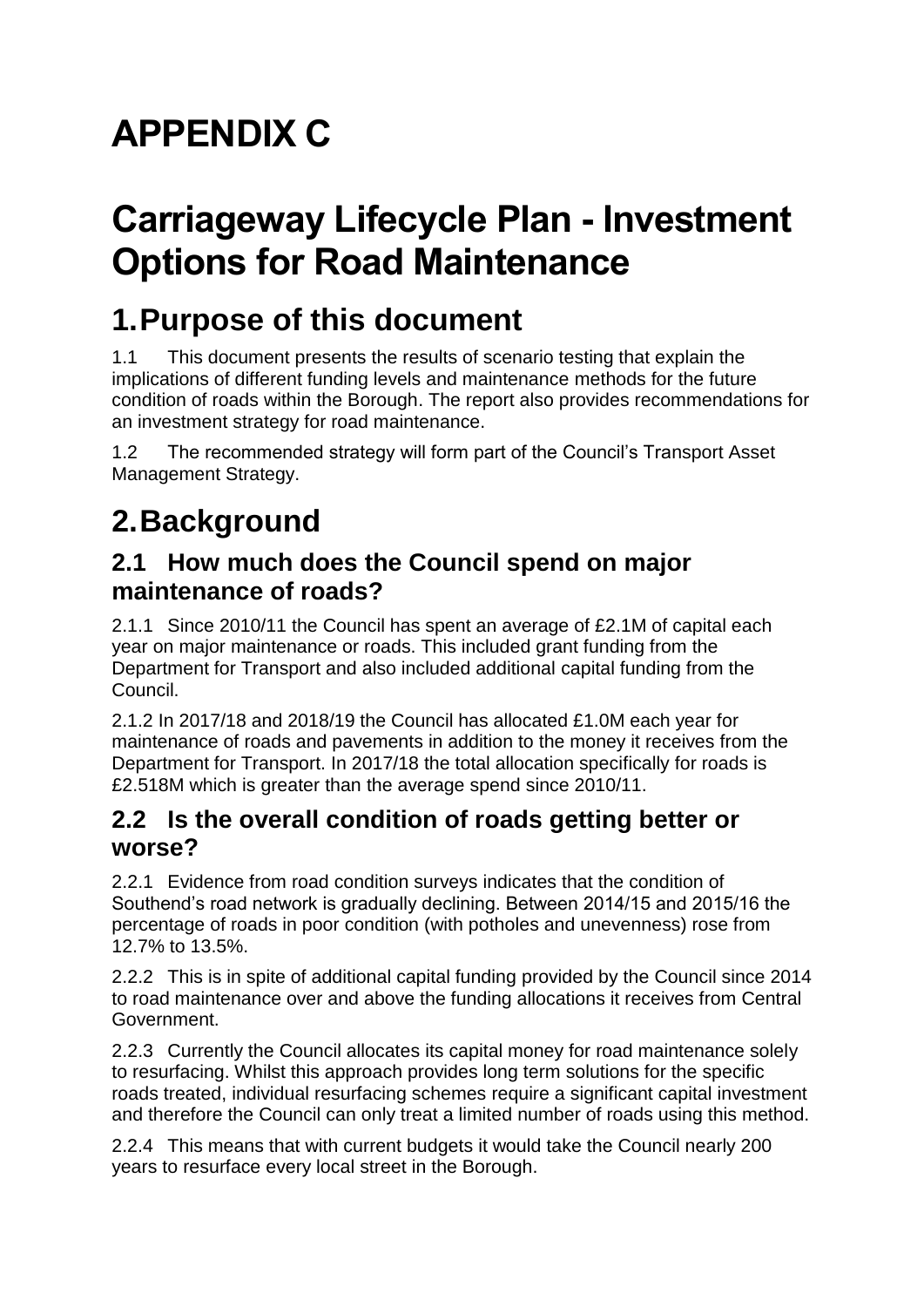### **2.3 The need for a long term strategy for maintenance**

2.3.1 A sustainable road network is vital to the future prosperity of the town particularly in view of the key role of tourism to our economy as well as the need to realise potential for economic growth in the Southend Airport areaA, Shoeburyness and other regeneration areas.

2.3.2 Failure to prevent decline in the condition of the network can lead to a disproportionate increase in the cost of road repairs and personal injury or damage claims and can deter inward investment in the Borough.

### **2.4 The forecasting model**

2.4.1 The Council has tested a number of scenarios using a forecasting model to find out what the implications of the funding shortfall are over the next 20 years and to identify how much budget is required to ensure that the length of roads affected by poor condition does not increase.

2.4.2 The forecasting model was also used to identify if adopting a proactive approach to maintenance would enable the Council to do this at a lower cost than could be achieved by only doing resurfacing.

2.4.3 An additional scenario was tested to identify how much investment would be required to improve the overall condition of the Borough's roads.

2.4.4 The forecasting model was developed using detailed statistical analysis of data on the condition of Southend's roads and historical data on maintenance carried out in the Borough. It uses this analysis to show how the likelihood of deterioration changes over time following different types of maintenance.

2.4.5 The model also accounts for different types of road, reflecting the level of usage by traffic and the construction of the road amongst other factors.

#### **2.5 Road maintenance options**

2.5.1 There are 3 key types of maintenance that are considered in the forecasting model.

#### *Resurfacing*

2.5.2 This involves planing off and relaying of a new surface course over a whole section of road and, dependent on the condition of lower layers, replacing varying amounts of these lower layers too. This is carried out using specialised machinery.

#### *Patch repairs*

2.5.3 This involves localised repairs, for example, around a group of potholes and sections that are cracked or likely to deteriorate in the short term.

#### *Proactive maintenance*

2.5.4 These involve the laying of a thin surface on top of the old surface, which is called Microasphalt. This can improve the smoothness and appearance of the road as well as greatly reducing the rate of deterioration of the road structure. Also, because they are typically ¼ of the cost of resurfacing it is possible to treat far more roads with existing budgets. This also means that, on local roads, the Council can avoid the need to do expensive resurfacing for at least a further 15-20 years.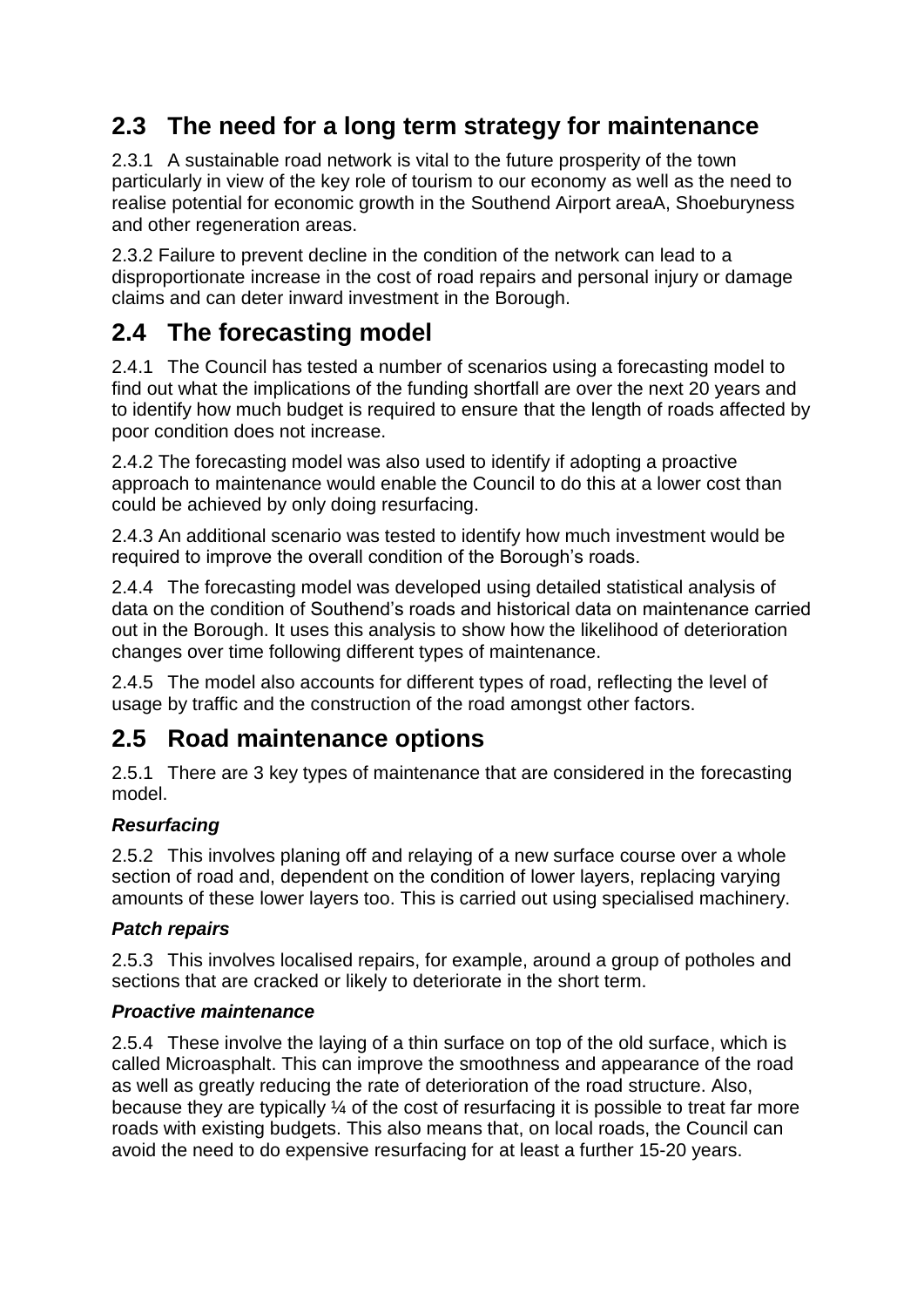## **3. Summary of findings**

3.1 This summary presents the results of 4 scenarios as follows:

3.1.1 Continue to allocate the same level of annual spend on road maintenance as provided in the 2017/18 budget

3.1.2 Increase the amount of resurfacing to ensure that the percentage of roads affected by poor condition does not increase over the next 20 years

3.1.3 Use a proactive maintenance approach (with Microasphalt) to ensure that the percentage of roads affected by poor condition does not increase over the next 20 years

3.1.4 Invest additional money to halve the percentage of roads affected by poor condition in 5 years (by 2022/23)

3.2 In each scenario the model produces a forecast of the change in percentage of roads affected by poor condition. These are summarised in the chart below.



- Current budget (£2.0M per annum) used for resurfacing only

-D-Spend average £2.2M, including proactive maintenance

-Spend £6M per annum for 5 years followed by £2.1M per annum from 2022/23 onwards, including proactive maintenance

3.3 The results of forecasting indicate that if the Council continues to allocate the same level of annual spend on road maintenance as provided in the 2017/18 budget (£2.0M) the percentage of roads in poor condition will double over the next 20 years.

3.4 If the Council continues to allocate capital money only to resurfacing and reconstruction of roads then it will require an additional £0.6M (£2.6M) each year to ensure that the length of roads affected by poor condition does not increase over the next 20 years.